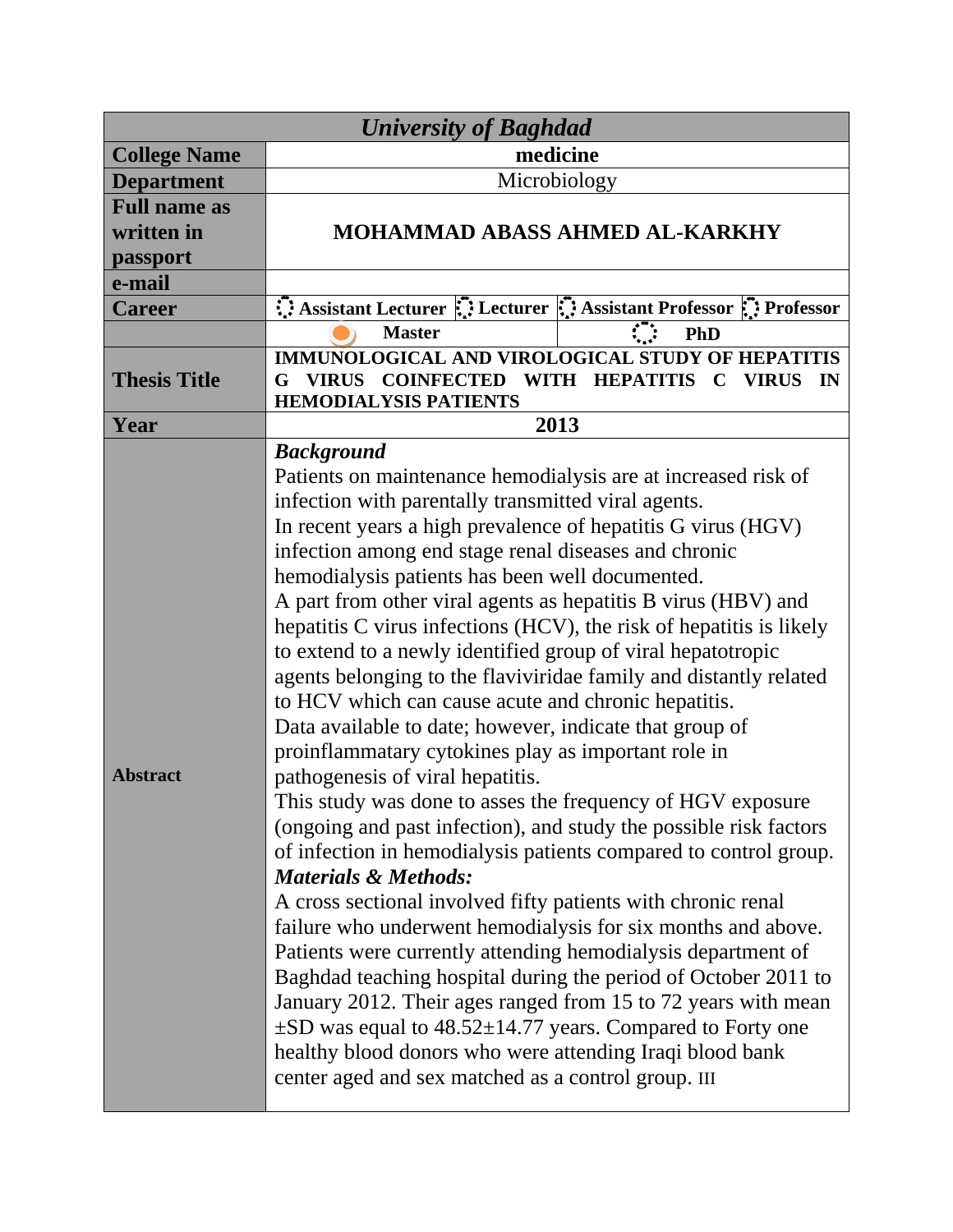*The practical part of this study performs the followings:*  1- Detection of HGV immunoglobulin M and G (IgM and IgG) in patients' serum using enzyme linked immunosorbant assay (ELISA).

2- Detection of HGV-RNA using reverse transcriptasepolymerase chain reaction (RT-PCR) assay.

3- Serum concentration of interleukine one alpha (IL1 $\alpha$ ) and interleukine 10 (IL10) using immunoassay.

4- Other tests: include hematological, biochemical and viral screening tests which were done routinely in dialysis unit for patient assessment.

## *Results*

HGV-IgM was detected in 26 out of 50 patients tested (52%) compared to 11 out of 41 (26.83%) apparently healthy blood donors whom belong to control group. Statistical significant difference was clearly noticed (P-value  $\langle 0.05 \rangle$ ). The risk of HGV infection in patients on maintenance hemodialysis was 2.95 times.

HGV-IgG was detected in 36 out of 50 patients (72%) compared to 6 out of 41 (14%) of apparently healthy blood donors. Statistical significant difference was clearly noticed (P-value < 0.05).

HGV-RNA was detected in 16 (32%) among 50 patients on maintenance hemodialysis using RT-PCR, 9 out of 50 cases (18%) revealed HGV-RNA bands and gave a positive HGV-IgM with no statistical difference compared to control group. IV

All hemodialysis patients (100%) were proved to have HCV. Therefore; all HGV-IgM positive cases were infected with HCV.

Significant difference were observed between the history and numbers of blood pints intake among hemodialysis patients with positive HGV IgM compared to control (P-value <0.05). Eleven out of 26 (42%) cases gave a positive HGV-IgM who underwent hemodialysis for 6-12 months and 10 out of 26 (39%) HGV-IgM positive cases on maintenance hemodialysis for more than 2 years. Twenty two cases out of 50 (44%) had past surgical